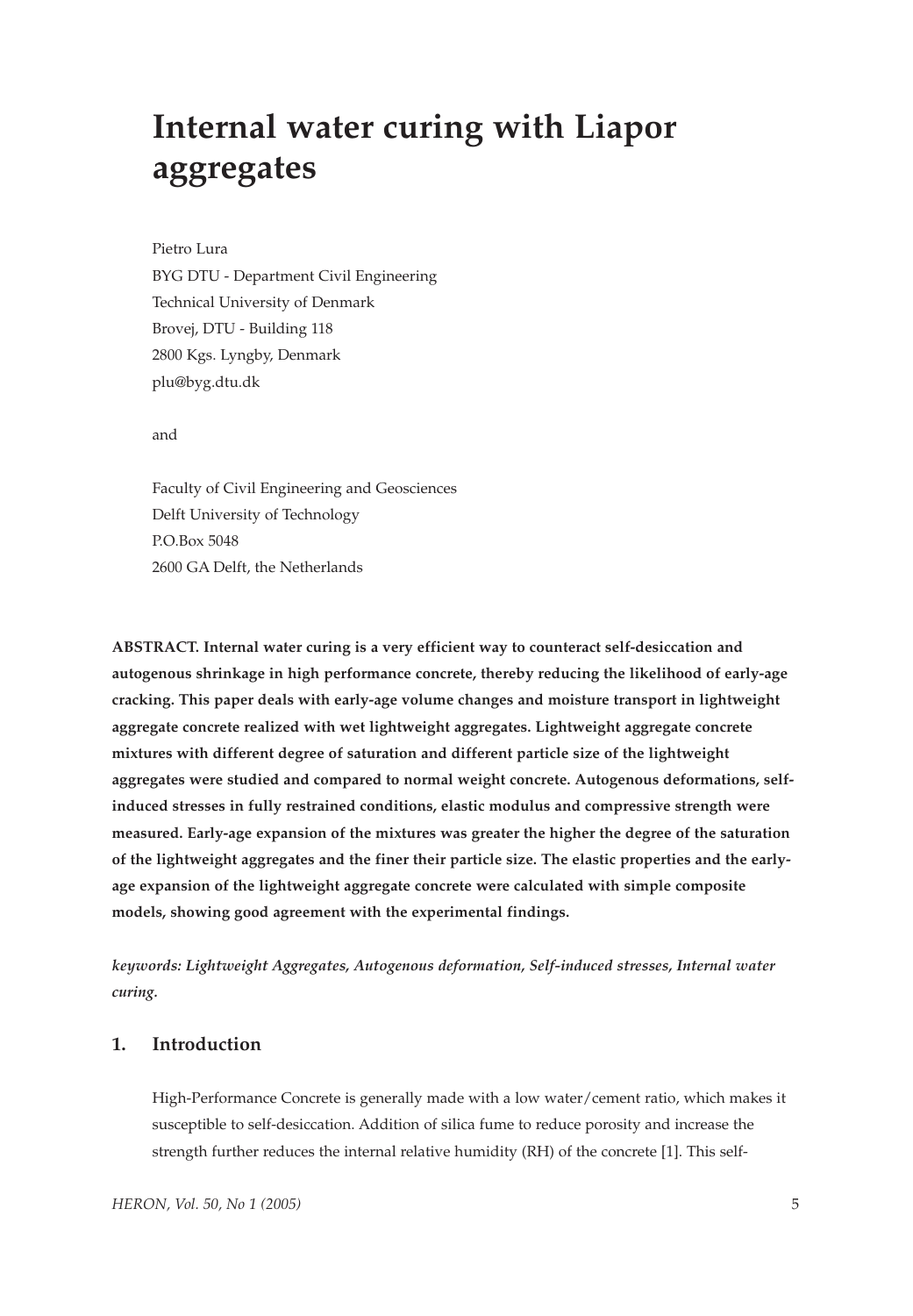desiccation process is directly related to autogenous shrinkage. Autogenous shrinkage results in tensile stresses in the cement paste, due to the internal restraint of the aggregates [2], and in bulk deformation of the concrete itself [3]. Both these phenomena should be controlled as they may induce micro- or macro-cracking and impair the performance and the durability of the concrete.

Conventional curing procedures of water ponding, as used for drying shrinkage, are not effective in the case of autogenous shrinkage. They may eliminate the autogenous shrinkage in small cross-sections only, because the penetration of water from the external surface is limited. Moreover, external curing might be difficult to apply to some surfaces. In view of this limitation, different strategies have been developed, based on the use of internal water reservoirs. One strategy is based on the use of lightweight aggregates (LWA) [4], while the other is based on the use of water absorbing polymers [5]. Both water-saturated porous aggregates and water-saturated polymers are able to act as internal reservoirs, providing a source of curing water to the paste volume in their vicinity. This process of internal curing is aimed at offsetting self-desiccation and avoiding self-desiccation shrinkage.

The potentiality of water-entrainment by LWA to offset self-desiccation of low water/binder ratio concrete and turn early-age shrinkage into expansion has been observed for many years. However, some fundamental questions regarding the actual mechanisms of internal curing remain unanswered. The mechanisms of water transport from the LWA to the self-desiccating paste have received only scant attention [6] and no attempt was made to quantify how much of the water remains in the pores of the LWA when the internal RH of the concrete is high. The origin of early-age expansion of lightweight aggregate concrete (LWAC) was mostly ignored and no attempt was made to relate it to volume changes of cement paste during hardening. Also, systematic studies are missing about the effect of the degree of saturation of the LWA and their dimension on the early-age deformation of LWAC.

This article addresses the issues outlined above both with experiments and with calculations. Autogenous deformation of LWAC realized with pre-wetted expanded shale (Liapor) aggregates was measured. LWAC showed early-age expansion instead of shrinkage, which was measured on the corresponding normal weight concrete (NWC) mix [7]. The expansion depended both on the degree of saturation of the LWA and on their dimension. To understand the internal curing process, properties of the LWA (Liapor 8) were also investigated.

# **2. Properties of LWA**

## 2.1. *Density, porosity, and pore structure*

The density of Liapor 8 varies between 1450 and 1550 kg/m3 . With helium pycnometry, water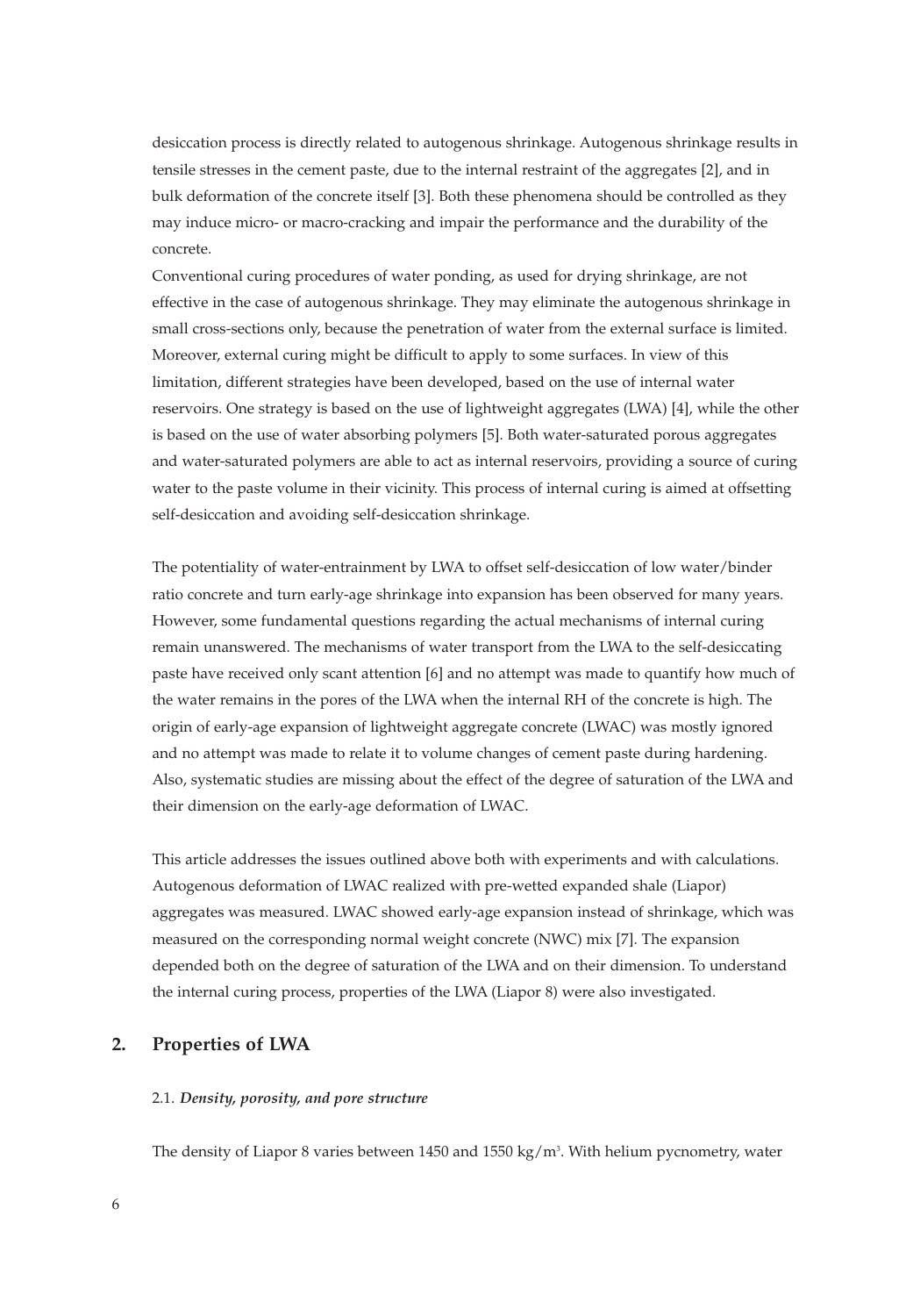absorption and mercury intrusion porosimetry (MIP), Zhang & Gjørv [8] calculated densities and porosity of Liapor 8. Table 1 shows their results.

|                                                       | Liapor 8 |           |  |
|-------------------------------------------------------|----------|-----------|--|
| Particle size                                         | $4-8$ mm | $8-16$ mm |  |
| Open porosity [%]                                     | 40.3     | 34.8      |  |
| Closed porosity $[\%]$                                | 5.3      | 4.1       |  |
| Total porosity [%]                                    | 45.6     | 38.9      |  |
| Solid density $\left[\frac{kg}{m^3}\right]$           | 2520     | 2520      |  |
| Particle density $\lceil \text{kg}/\text{m}^3 \rceil$ | 1370     | 1540      |  |

*Table 1. Porosity and density of Liapor 8, from [8]*

In MIP tests [8], the intruded volume was 0.29  $\rm\ cm^3/g$  for the 4-8  $\rm\ mm$  fraction and 0.215  $\rm\ cm^3/g$ for the 8-16 mm fraction. Most of the pore volume was intruded when the pressure corresponded to pore necks with diameter between 350 and 70 nm. Weber & Reinhardt [6] report MIP results on the 4-8 mm fraction where the peak diameter of the pore size distribution was found at 400 nm. Zhang & Gjørv [8] observed the pore structure of the LWA with scanning electron microscopy, noticing a dense outer shell 0.1-0.3 mm thick and a more porous interior. Shapes of the pores were irregular, some spherical and isolated and others elongated and interconnected.

## 2.2. *Absorption under water*

Measurements of water absorption were performed on Liapor 8, fractions 4-8 mm and 8-16 mm. The LWA were first oven dried at 105 °C to determine the dry weight and then immersed in water at 20 °C. Results are plotted in Figure 1 together with data from [8]. The two fractions show different absorption: the coarser fraction absorbed about 17% by weight in the first day and then the weight remained almost unchanged; the finer fraction absorbed only slightly more water in the first day, but the absorption proceeded until 2 weeks after immersion, reaching a value of 25% by weight. The absorption after 6 h was about 80% of the 1-day value. In the finer fraction of the Liapor 8 aggregates more water can be absorbed. This is confirmed by the lower density of the finer fraction and by its higher porosity (Table 1). This fact might be beneficial if one wants to minimize the LWA content and maximize the water content of the mixture. On the other hand, it is unpractical to immerse the LWA in water for such a long time before concrete mixing. In another experiment, performed only on the 4-8 mm fraction, the LWA were vacuumsaturated with water. The absorption was in this case 26% by weight, very similar to the longterm absorption under water.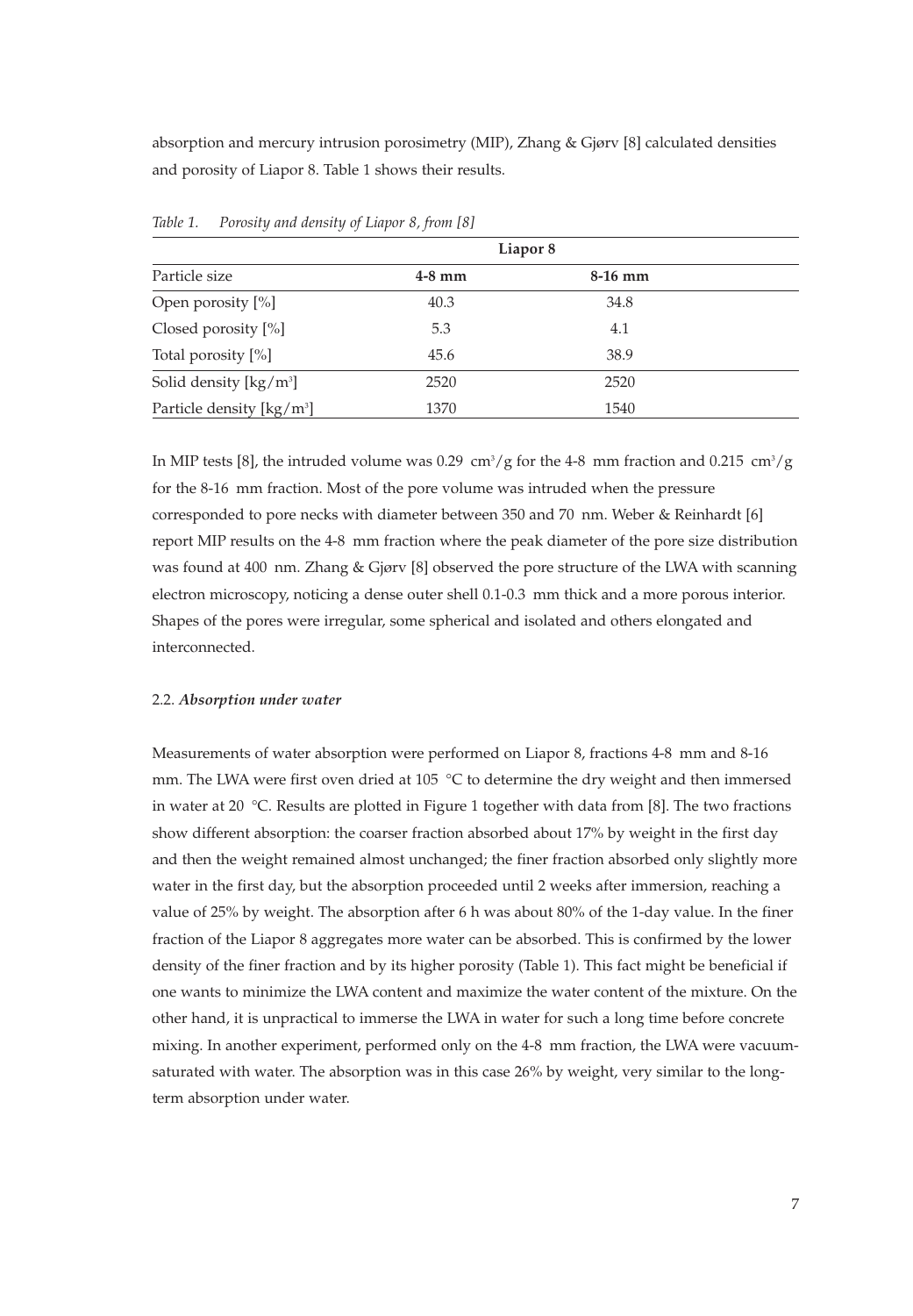

*Figure 1: Percent water absorption by weight of Liapor 8, 4-8 mm and 8-16 mm fractions, stored in water at 20 °C*

## 2.3. *Desorption*

The LWA, Liapor 8 4-8 mm, were first immersed in water for 6 h and then exposed to decreasing RH levels in a desiccator, kept at 20  $\pm$  1 °C, until moisture equilibrium was reached. The different RH levels were obtained by storage above saturated salt solutions, with known equilibrium RH at 20 °C. Three saturated salt solutions were used: KNO<sub>3</sub> (94.6% RH), KCl (85.1% RH), and NaCl (75.5% RH). The LWA followed a decreasing RH ramp, remaining about 2 weeks at every RH level. After the 2-week period, the LWA were weighed and moved to another desiccator. After the last step, they were dried in the oven at 105 °C to determine the dry weight.



*Figure 2. Desorption of Liapor 8 4-8 mm at 20 ± 1 °C*

Results are shown in Figure 2. At 94.6% RH a significant fraction of the water content, about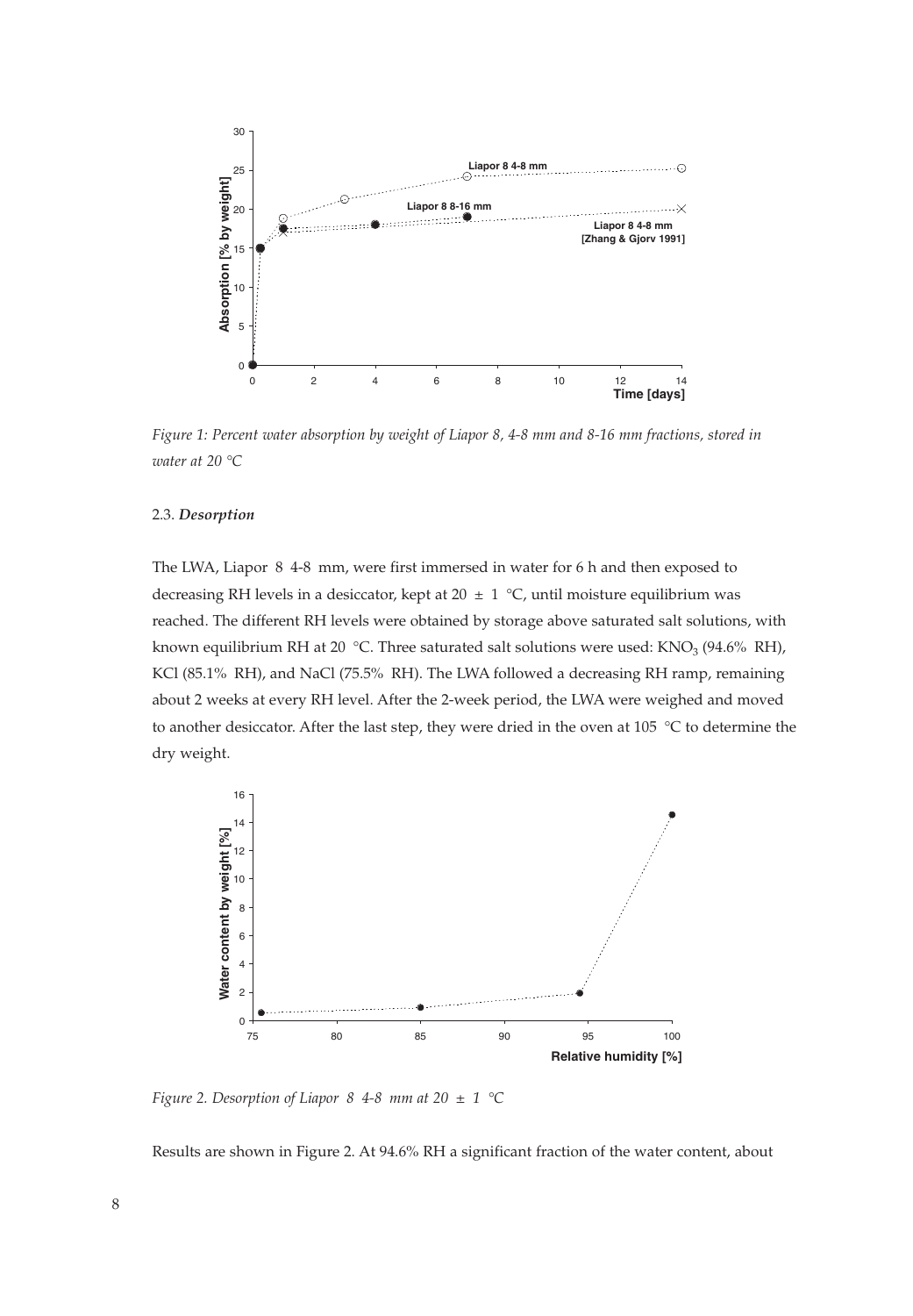13% by weight, was lost. This amount of absorbed water is thus readily available for transport to the paste while it self desiccates, since it is weakly bound by capillary forces to the pores of the LWA. In fact the pores of the LWA are relatively large compared to the pores in a cement paste, having an average radius of 0.05-0.2 µm [8]. This pore neck size corresponds to an equilibrium RH of 98 to 99.5%, calculated with Kelvin's equation [9].

# **3. Experiments on LWAC**

## 3.1. *Materials*

Mixtures with w/c ratio 0.37 and 5% silica fume addition were studied. The mixtures contained both Portland cement (CEM I 52.5 R) and BFS cement (CEM III/B 42.5 LH HS) and were identical to Mixture C in [7], except for the LWA. Aggregate volume ratio of the mixes was 0.66. Only the coarse aggregate fraction of the NWC mix, with volume ratio of about 0.36, was substituted with LWA. Table 2 shows the mixtures with different degrees of saturation of the LWA.

| Saturation of the LWA               | 97.7%                                   | 69.3%                                   | 31.2%                                   |  |
|-------------------------------------|-----------------------------------------|-----------------------------------------|-----------------------------------------|--|
| w/b ratio (without entrained water) | 0.35                                    | 0.35                                    | 0.35                                    |  |
| w/b ratio (with entrained water)    | 0.49                                    | 0.45                                    | 0.40                                    |  |
|                                     | $\left[\mathrm{kg}/\mathrm{m}^3\right]$ | $\left[\mathrm{kg}/\mathrm{m}^3\right]$ | $\left[\mathrm{kg}/\mathrm{m}^3\right]$ |  |
| CEM I 52.5 R (Portland)             | 238.0                                   | 238.0                                   | 238.0                                   |  |
| CEM III/B 42.5 LH HS (BFS)          | 237.0                                   | 237.0                                   | 237.0                                   |  |
| Water (including admixtures)        | 175.8                                   | 175.8                                   | 175.8                                   |  |
| LWA (Liapor $9.5$ , $4-8$ mm)       | 538.4                                   | 538.4                                   | 538.4                                   |  |
| Ouartz sand, 0-4 mm                 | 772.5                                   | 772.5                                   | 772.5                                   |  |
| Lignosulphonate                     | 0.9                                     | 0.9                                     | 0.9                                     |  |
| Naphtalene sulphonate               | 7.1                                     | 7.1                                     | 7.1                                     |  |
| Silica fume slurry (50% water)      | 50.0                                    | 50.0                                    | 50.0                                    |  |
| Water in the LWA                    | 71.0                                    | 50.4                                    | 22.7                                    |  |

*Table 2. Mixture compositions of LWAC with different saturation of the LWA*

The LWA were Liapor 9.5, 4-8 mm fraction. The grain density of the LWA was approximately 1650 kg/m3 . Three different target degrees of saturation of the LWA were employed. The required degree of saturation was obtained by spraying the LWA with the corresponding fraction of the 1-day absorption. To check how much of the sprayed water was actually absorbed by the LWA, wet weight and dry weight (after 24 h in the oven at 105 °C) were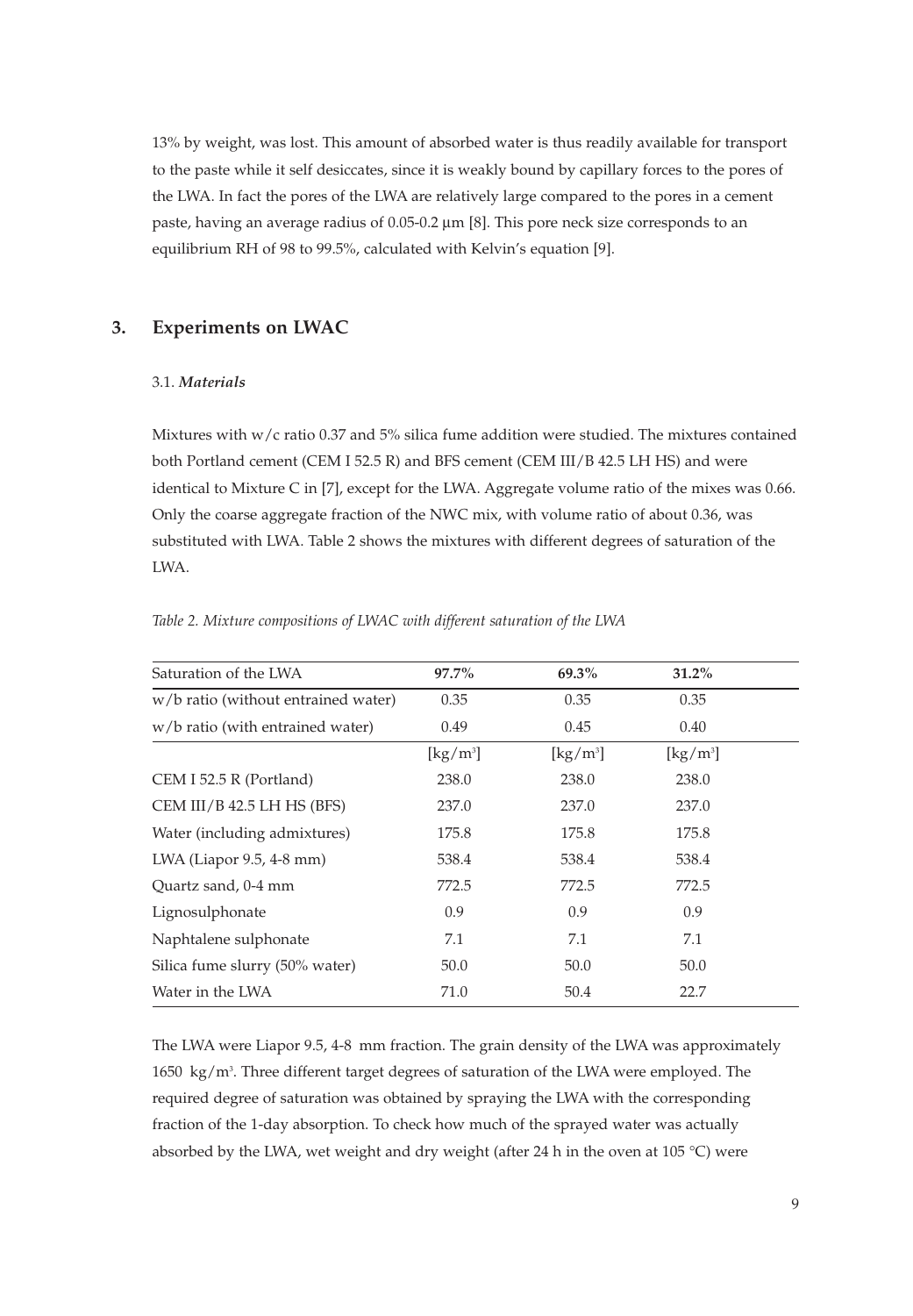measured on 3-kg samples taken from the aggregates just prior to mixing. The measured degree of saturation of the three mixtures is indicated in Table 2.

The absorption capacity of the aggregates was assumed as the amount of water absorbed after 24 hours under water at 20  $^{\circ}$ C. This is only a convention, since the LWA were probably not saturated at that time, as discussed previously. As a matter of fact, storage of the LWA for 1 d under water before concrete mixing is an established practice in LWAC production technology. For Liapor 9.5, 4-8 mm fraction, the 1-day absorption was 13.5% by weight of dry LWA.

In the case of mixtures with different particle size, the LWA used was Liapor 8 in two of the mixes and Liapor sand in the third mix. The grain density of the LWA was 1400-1500 kg/m<sup>3</sup> for Liapor 8 and 1100  $\text{kg/m}^3$  for Liapor sand. Details about the composition of the mixtures are reported in Table 3.

The water absorbed by the aggregates corresponded to the 1-day underwater absorption of the aggregate with the lowest absorption capacity, Liapor 8 8-16 mm. This quantity was about 15% by weight of dry aggregates. In fact the weight of the LWA was different in the three mixes, due to the different densities; thus the quantity of absorbed water also differed. The difference was quite relevant in the case of Liapor sand  $(51 \text{ kg/m}^3)$  of water in the LWA) while the other two mixes were almost equivalent in this respect (72 and 77 kg/m<sup>3</sup> of water in the LWA).

|                                       | LWAC with Liapor 8 and Liapor sand      |                                         |                                         |
|---------------------------------------|-----------------------------------------|-----------------------------------------|-----------------------------------------|
| Type of Liapor                        | Sand 0-4 mm                             | 84-8mm                                  | 88-16 mm                                |
| w/b ratio (without entrained water)   | 0.35                                    | 0.35                                    | 0.35                                    |
| w/b ratio (with entrained water)      | 0.45                                    | 0.50                                    | 0.51                                    |
|                                       | $\left[\mathrm{kg}/\mathrm{m}^3\right]$ | $\left[\mathrm{kg}/\mathrm{m}^3\right]$ | $\left[\mathrm{kg}/\mathrm{m}^3\right]$ |
| CEM I 52.5 R (Portland)               | 238.0                                   | 238.0                                   | 238.0                                   |
| CEM III/B 42.5 LH HS (BFS)            | 237.0                                   | 237.0                                   | 237.0                                   |
| Water (including water in admixtures) | 175.8                                   | 175.8                                   | 175.8                                   |
| LWA (Liapor)                          | 334.2                                   | 473.9                                   | 509.1                                   |
| Ouartz sand, 0-4 mm                   | 772.5                                   | 772.5                                   | 772.5                                   |
| Lignosulphonate                       | 0.9                                     | 0.9                                     | 0.9                                     |
| Naphtalene sulphonate                 | 7.1                                     | 7.1                                     | 7.1                                     |
| Silica fume slurry (50% water)        | 50.0                                    | 50.0                                    | 50.0                                    |
| Water in the LWA                      | 50.8                                    | 72.0                                    | 77.4                                    |

*Table 3. Mixture compositions of LWAC with different particle size of the LWA*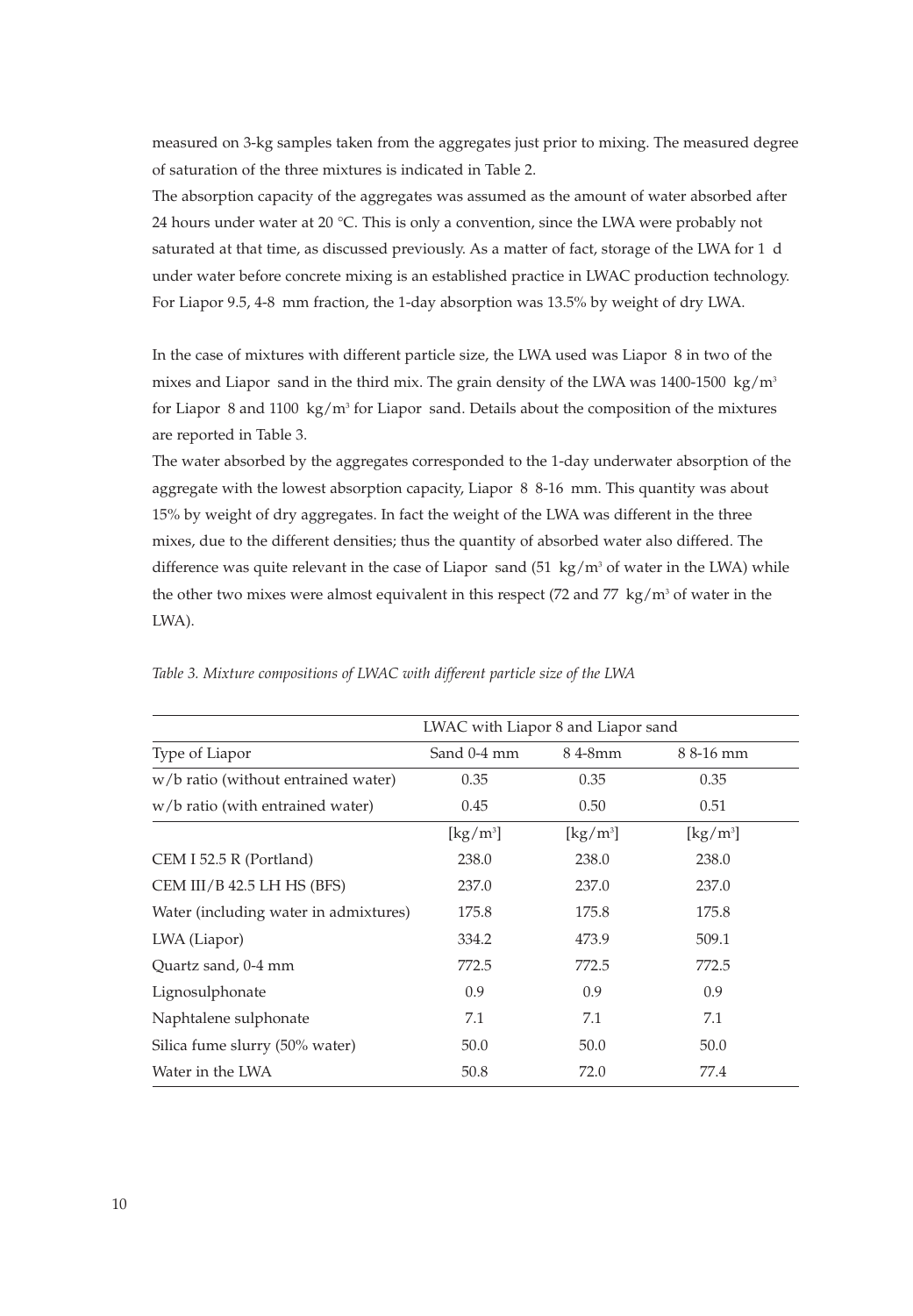## 3.2. *Methods*

### 3.2.1. Compressive strength and elastic modulus

Compressive strength and elastic modulus at different ages were measured on sealed specimens. Compressive strength was measured on concrete cubes with edge 150 mm. Elastic modulus in compression was tested on prisms, 100×100×400 mm3 . Cubes and prisms were cast in temperature-controlled steel molds.



*Figure 3. Left, experimental setup for the measurement of the free deformations of hardening concrete (ADTM). Right, experimental setup for the determination of stress development in hardening concrete (TSTM).*

## 3.2.2. Free deformations and self-induced stresses

Measurements of free deformations were performed with the Autogenous Deformation Testing Machine (ADTM) and measurements of self-induced stresses in fully restrained conditions were performed with the Temperature-Stress Testing Machine (TSTM), shown in Figure 3. Both test devices were built and developed at the Concrete Structures Laboratory at Delft University of Technology [10]. For a detailed description, see [9].

## 3.3 *Results*

## 3.3.1. Compressive strength

Figure 4 shows the cube compressive strength of the LWAC with variable degree of saturation. The compressive strength of the corresponding NWC [7] is also reported. All mixtures reached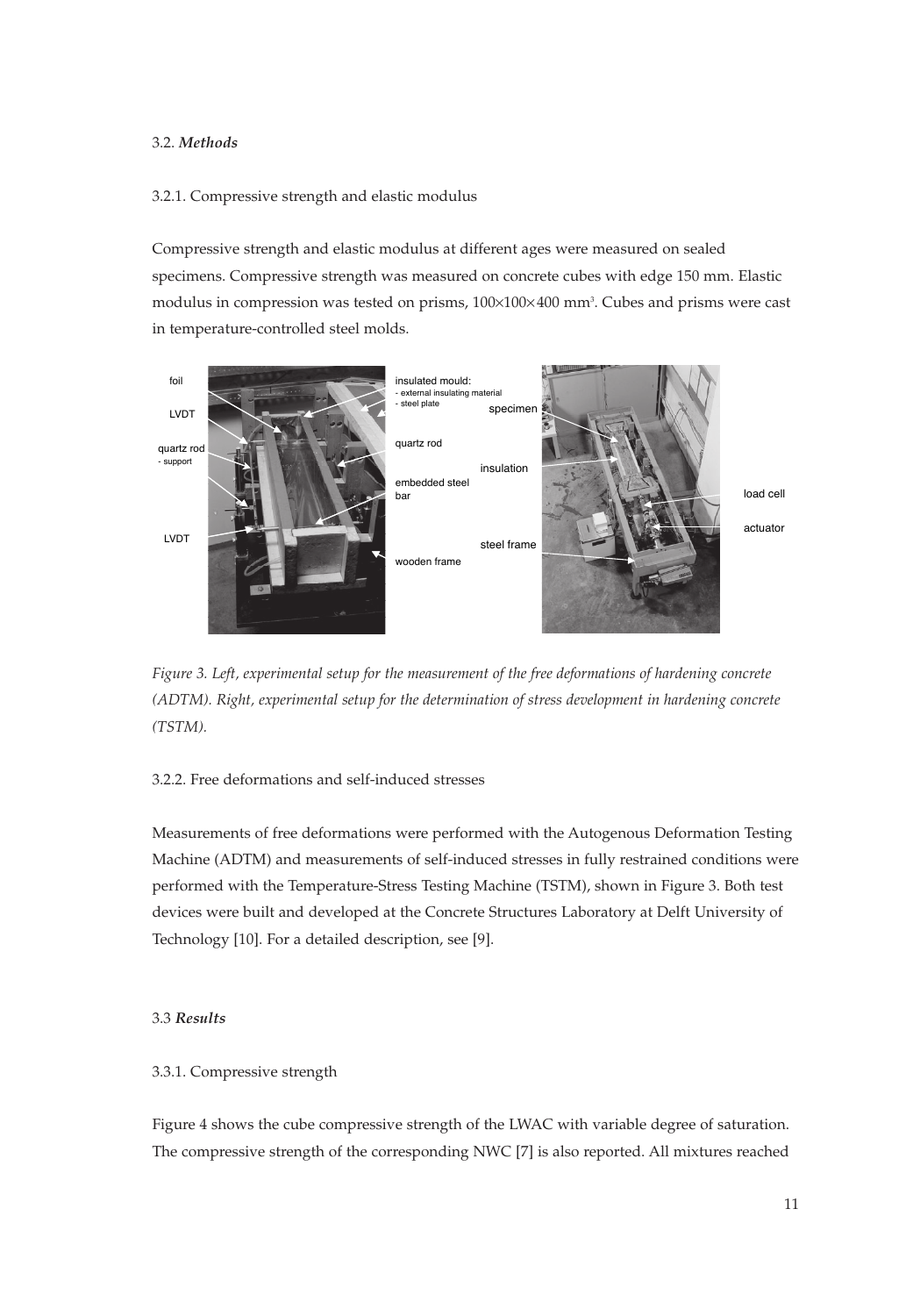strength between 75 and 85 MPa at 28 days. The mixture with 69.3% saturated aggregates shows the highest strength at all ages, even higher than the NWC. The mixture with 31.2% saturated LWA shows an early development of strength close to the mix with 69.3% saturation, but the value at 28 days is the lowest. The mix with saturated aggregates had the lowest strength at early ages, but the 28-days value was close to the NWC.



*Figure 4. Cube compressive strength of LWAC with different degrees of saturation of the LWA compared with the corresponding NWC*

In Figure 5 the compressive strength of mixtures with LWA of different dimensions (Liapor 8 and Liapor sand) is presented. The 28-days strength of the mixtures with Liapor 8 was considerably higher than the strength of the mixture with Liapor sand, 80 MPa versus 65 MPa. However, the two mixes with Liapor 8 4-8 mm and 8-16 mm had rather similar strength both at 3 and 28 days. LWAC realized with Liapor 8 reached 28-days strength similar to NWC with the same matrix.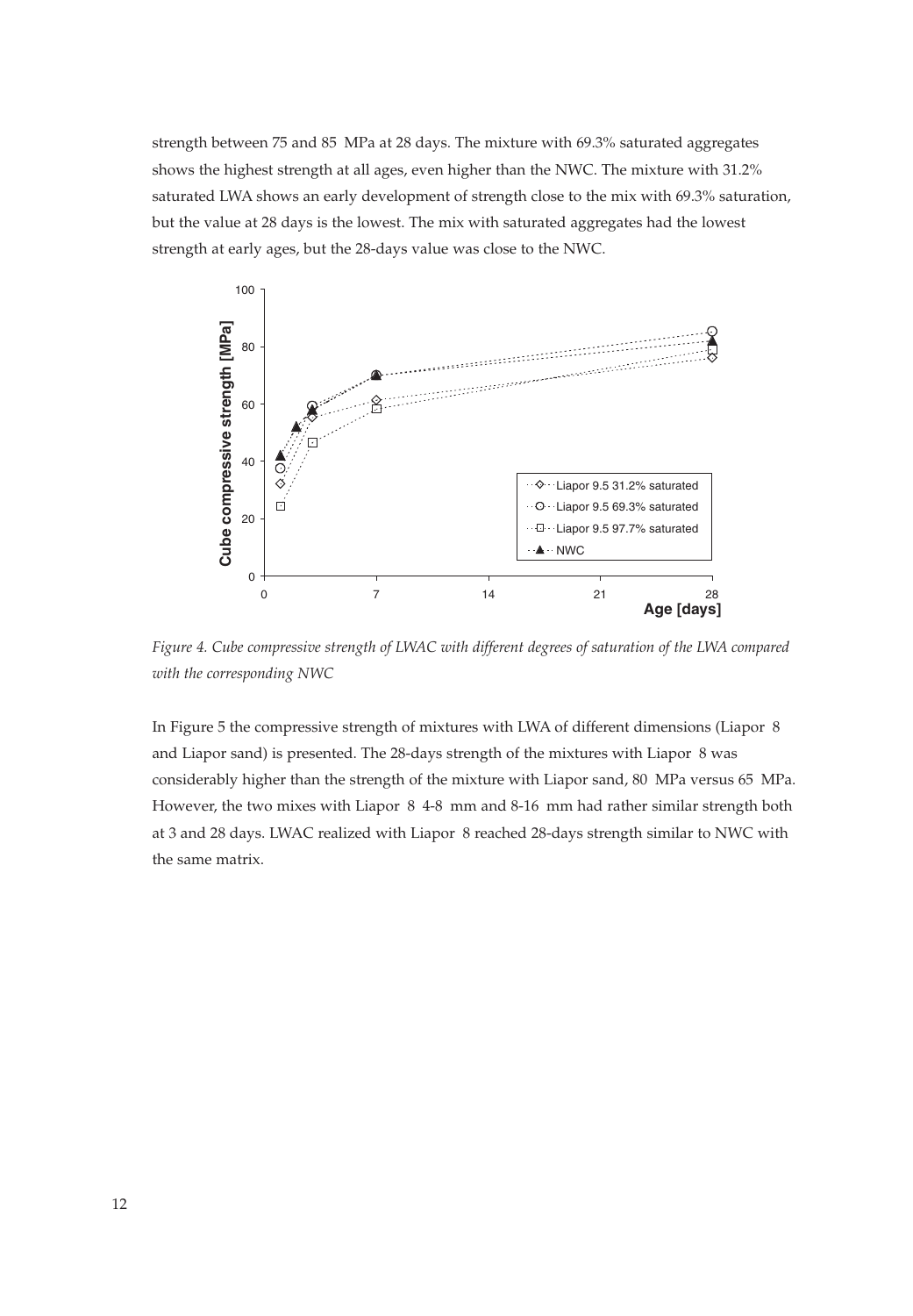

*Figure 5. Cube compressive strength of LWAC with different particle size of the LWA compared with the corresponding NWC*



*Figure 6. Elastic modulus of LWAC with different degrees of saturation of the LWA compared with the corresponding NWC*

## 3.3.2 Elastic modulus

The development of the elastic modulus is shown in Figure 6. Only the mixtures with variable degree of saturation of the LWA were tested. Values between 25 and 28 GPa are reached at 28 days. The two mixes with 69.3% and with 31.2% saturated LWA show the highest values. For the reference mix, the results for curing at 10 and 30°C are shown, since the elastic modulus at 20°C was not measured [7].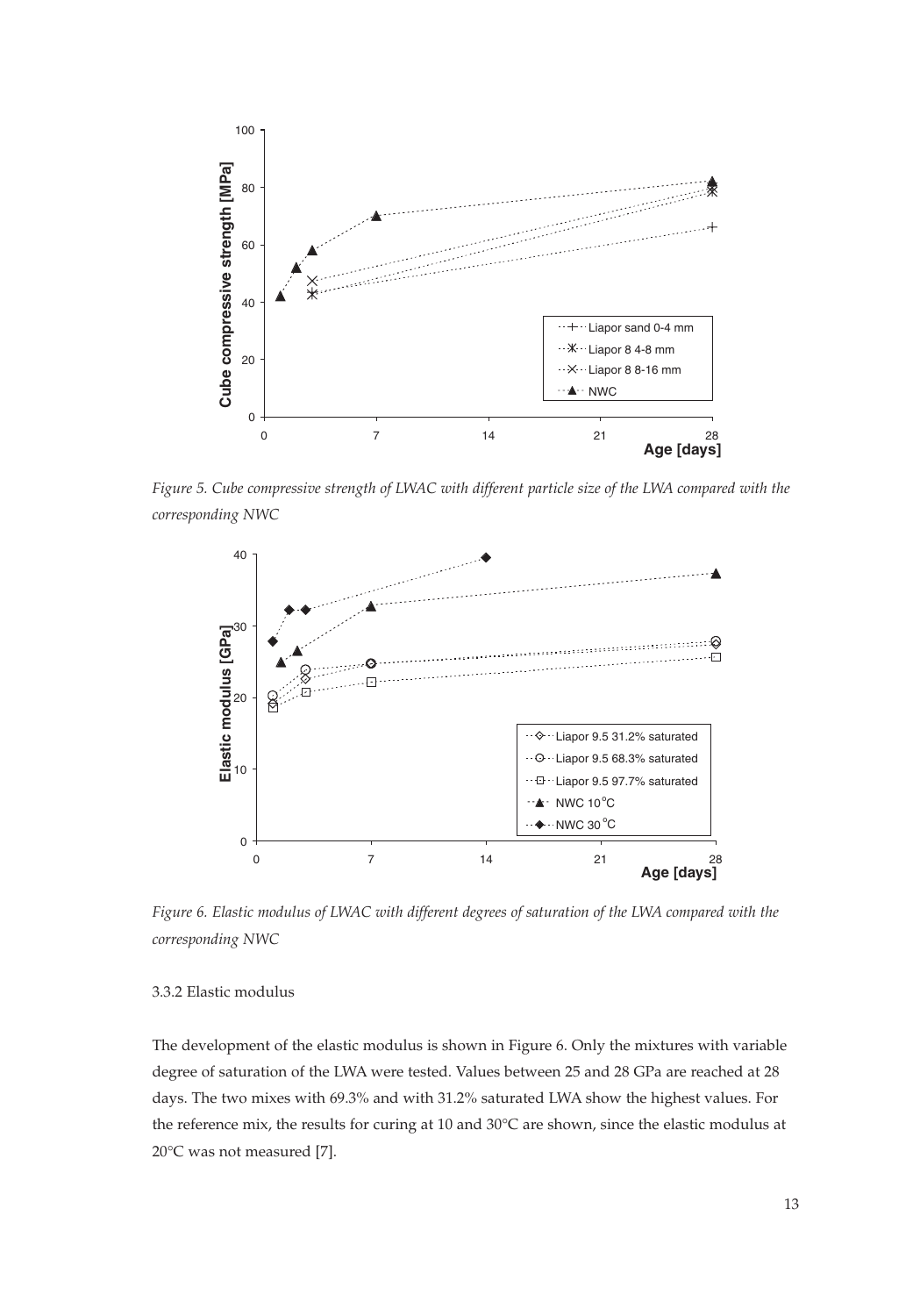#### 3.3.3. Autogenous deformation and self-induced stress

In Figure 7, autogenous deformation of LWAC with different degrees of saturation of the LWA is presented. LWAC made with saturated LWA expanded from the start of the measurements, 6 h after casting. The expansion reached a maximum of 115 µstrain at 1ed LWA showed minor shrinkage in the very early stage of hardening. After 10 h, expansion occurred and reached 80 ?strain at 3 d. The mixture with 31.2% saturated LWA started with intensive shrinkage until 13 8 h and moderate expansion in the next 5 d. The resulting deformation 6 d after casting corresponded to shrinkage.

The effect of the degree of saturation of the aggregate on the stress development is shown in Figure 8. For the Liapor mixtures with degree of saturation 97.7% and 69.3%, which exhibited expansion, compressive stresses were measured. The maximum stresses were between 0.6 and 0.8 MPa. After the peak, a small decrease of the stress occurred, probably due to relaxation. For the mixture with 31.2% saturated LWA, the shrinkage registered in the first hours, when the elastic modulus of the concrete was still very low, did not induce any significant stress in the TSTM. The subsequent expansion, however, resulted in compressive stresses with maximum about 0.45 MPa after 2 d of hardening.



*Figure 7. Autogenous deformation of LWAC with different degrees of saturation of the LWA*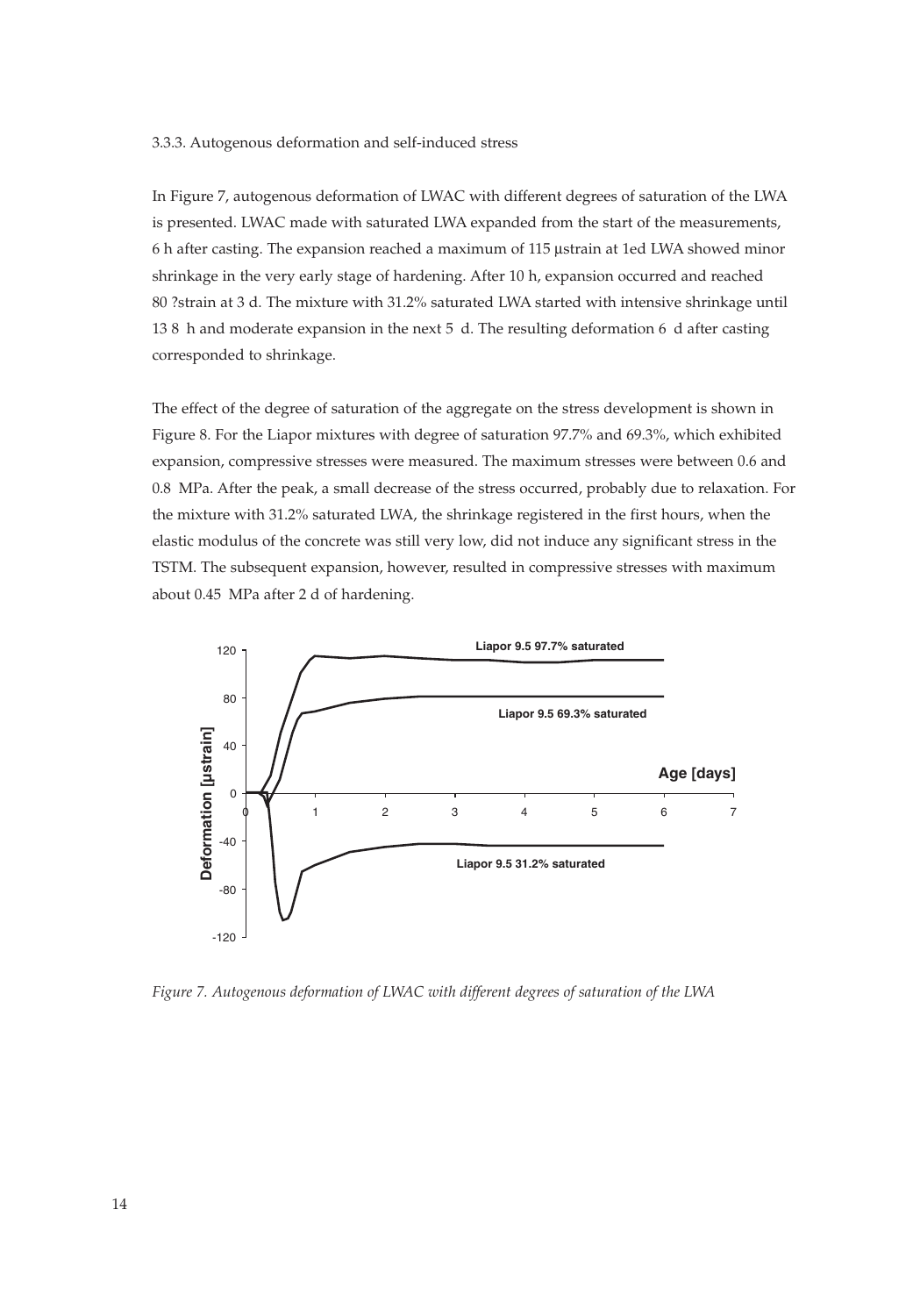

*Figure 8. Self-induced stress of LWAC with different degrees of saturation of the LWA*



*Figure 9. Autogenous deformation of LWAC with different particle size of the LWA*

In Figure 9 the autogenous deformation of LWAC mixtures with LWA of different particle size is shown. The three mixes expanded from the beginning of the measurements. The mix with Liapor sand 0-4 mm expanded rapidly until 2 d, reaching 95 µstrain. Afterwards expansion proceeded steadily but at a lower rate until a value of 120 µstrain. The expansion of the mix with Liapor 8 4-8 mm was continuous, reaching a value of 100 µstrain at 6 reached a peak of 85 µstrain at 30 h. Then some shrinkage occurred until 6 d, followed by further expansion. At 13 d the expansion was about 80 µstrain.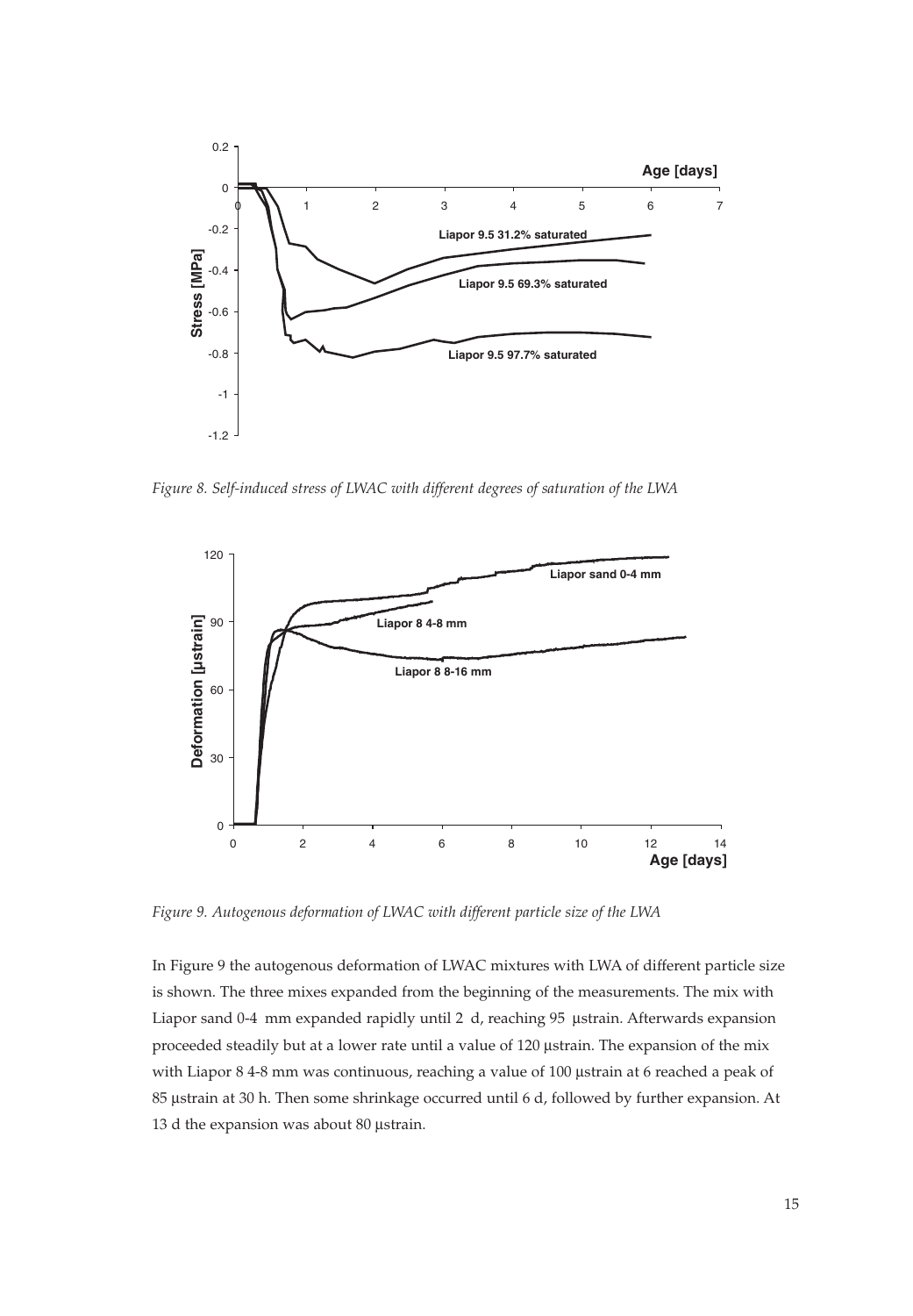

*Figure 10. Self-induced stress of LWAC with different particle size of the LWA*

Stress development in LWAC with aggregates of different particle size is shown in Figure 10. The stress of the mix with Liapor sand shows a maximum in compression, about 1.1 MPa, higher than the one observed for the mixture with 4-8 mm Liapor 8, 1.0 MPa, and for the mixture with 8-16 mm Liapor 8, 0.8 MPa. For all the mixes, the peaks are reached within 24-30 h from casting. The relaxation of the compressive stress after the peak is more relevant for the mixture with Liapor sand, where the stress is reduced to 0.4 MPa, than for the other two mixtures. The stress development of the two mixtures with Liapor 8 is similar, showing slight relaxation until 3 d and then an increase of the compressive stress. In the case of the mix with 8-16 mm LWA, the experiment was prolonged to 13 d showing continuous increase of the compressive stress, up to a value of more than 1.1 MPa. Also the mixture with Liapor sand, after relaxation of the stresses up to 6 d, shows an increase of the compressive stresses until the end of the experiment.

## 3.4. *Discussion*

## 3.4.1. Compressive strength

LWAC generally reached 28-days strength similar to NWC with the same matrix. In particular, the mixture with 69.3% saturated Liapor 9.5 (Figure 4) had the highest strength at all ages, even higher than the NWC. Possibly it combines the beneficial effects of the internal curing with a relatively low w/c ratio. A fast development of strength is shown also by the mixture with 31.2% saturated Liapor 9.5 (Figure 4), but the strength at 28 days is the lowest, possibly due to less internal curing. The opposite is shown by the mixes with saturated Liapor 9.5 (Figure 4) and Liapor 8 (Figure 5), where the strength at early ages was low, but the 28-days value was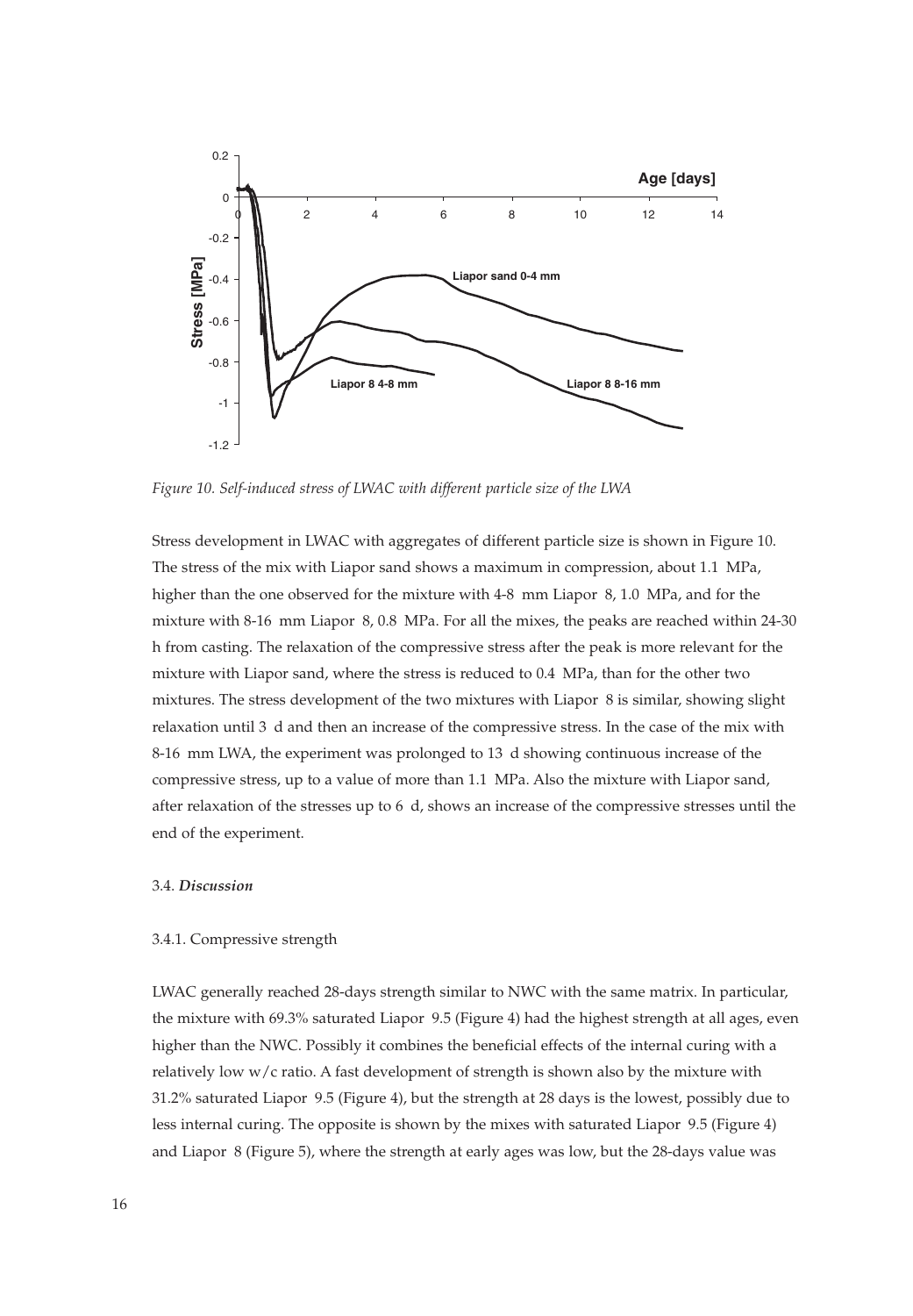close to the NWC. Finally, the mixture with Liapor sand (Figure 5) showed that the use of a LWA with lower density, and hence poorer mechanical properties, limits the strength of the LWAC.

A number of factors influence the compressive strength of LWAC:

- 1) The strength of concrete is severely influenced by the weakest component. Since the mechanical properties of the LWA are generally inferior to the ones of NWA, the strength of the aggregates tends to provide a ceiling strength for the strength of the concrete [11]. The strength of a particular LWA is the result of its porosity and of its pore size distribution as well as of the strength of the pore-free vitreous material surrounding the pores [11]. According to these considerations, one would expect the highest compressive strength for the mixtures with NWA, followed by Liapor 9.5, Liapor 8, and Liapor sand. In practice, Liapor 9.5 and 8 performed as well as NWA and a strength decrease was noticed only for Liapor sand.
- 2) Moist concrete shows lower strength than partially dried concrete [5]. When cured in sealed conditions, LWAC has internal RH higher than NWC due to water supply from the LWA. Accordingly, the mixes with saturated LWA should have lower strength, a fact that was not observed for the mixtures studied.
- 3) An improved quality of the interfacial transition zone and of the bond between LWA and matrix may contribute to the strength of LWAC. It has been observed [12], that cement paste penetrates in the outer porous layer of the LWA particles, strengthening the bond.
- 4) Stress homogeneity in loaded LWAC, due to limited elastic mismatch between aggregates and cement paste [11], might reduce the occurrence of internal microcracking, thus increasing the strength. This fact produces also increased brittleness of LWAC, whose stress-strain curves are normally almost elastic until failure [11].
- 5) Continuous hydration of the mixture at later ages, promoted by the extra water stored in the LWA, might also contribute to the strength increase.
- 6) Finally, since the cement paste in the LWAC does not shrink but expands at early age (see the following sections), micro-cracks or eigenstresses in the paste [2], due to aggregate restraint, are avoided. This fact might also contribute to increased strength at later ages of LWAC compared to NWC.

## 3.4.2. Elastic modulus

The elastic modulus of NWC was much higher than the one of LWAC, essentially due to the higher elastic modulus of the NWA, about 50-75 GPa vs. 17-20 GPa of the LWA [13]. Using the following equation developed by Hobbs [14], it is possible to calculate the elastic modulus of a concrete based on the elastic modulus of matrix and aggregates: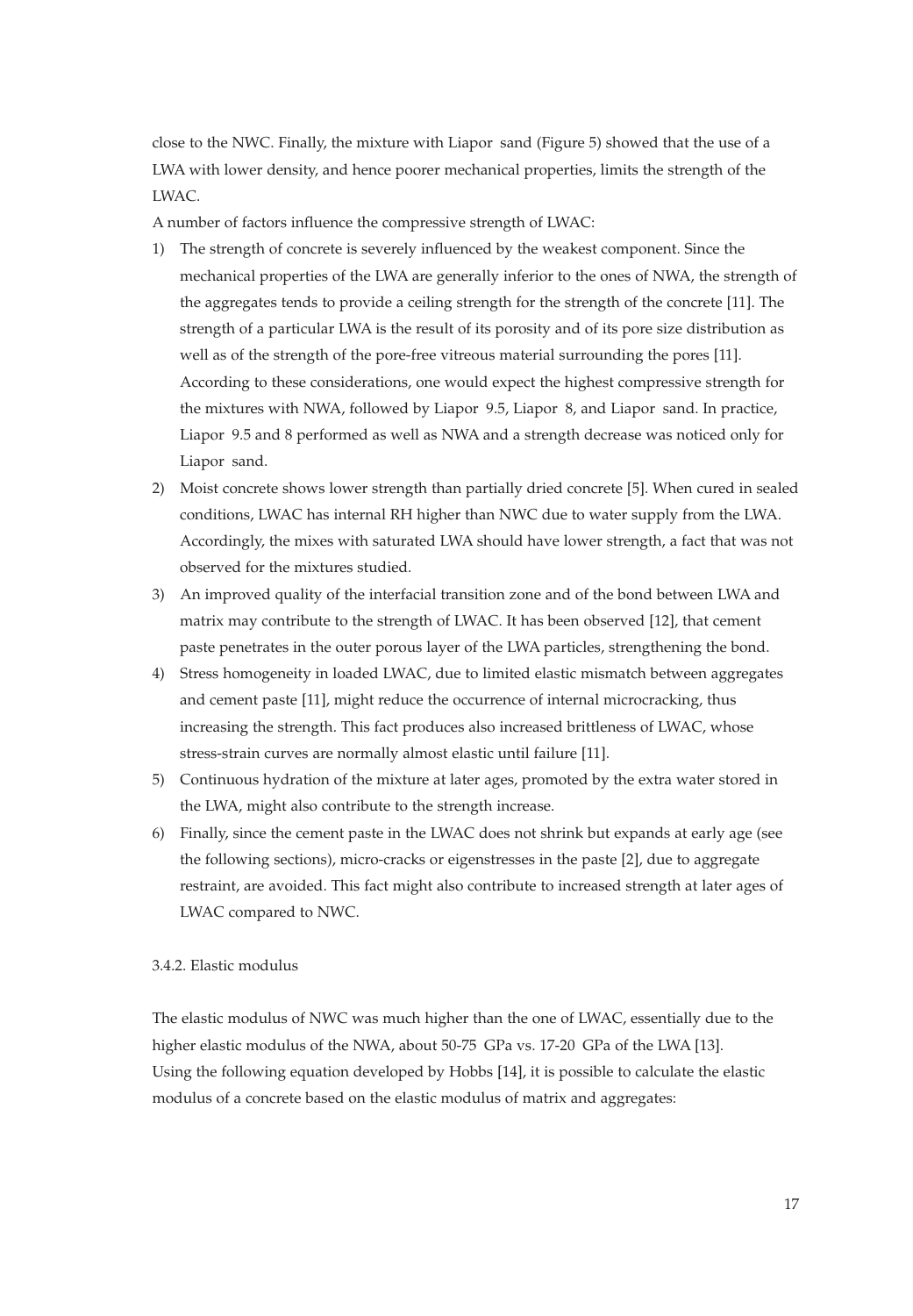$$
E_C = \frac{(E_A - E_M)\cdot \phi_A + E_A + E_M}{E_A + E_M + \phi_A \cdot (E_M - E_A)} \cdot E_M
$$
\n(1)

where  $E_A$  [MPa] is the elastic modulus of the aggregates,  $E_M$  [MPa] the elastic modulus of the matrix, and  $\phi_A$  [m<sup>3</sup>/m<sup>3</sup>] the volume fraction of the aggregates.

To calculate the elastic modulus of the reference NWC mix [7], the following assumptions are made:

- 1)  $E_M = E_P = 20$  GPa, as measured in [15] on the same cement paste.
- 2)  $E_A = 60$  GPa for NWA.
- 3)  $\phi_A = 0.66$ .

Using these assumptions,  $E_C = 39.7$  GPa is obtained, whereas the measured elastic modulus varied from 37.3 to 39.5 GPa, depending on the curing temperature [7].

To calculate the elastic modulus of a LWAC mix, a different procedure needs to be applied, since two types of aggregates with different stiffness are present. First, the elastic modulus of the mortar fraction is calculated with Eq.1. Then, the obtained elastic modulus of the mortar is used as modulus of the matrix in the calculation of the elastic modulus of LWAC.

For the calculation of the elastic modulus of the mortar, the inputs are the following:

- 1) *EP* = 20 GPa [15].
- 2)  $E_A = 60$  GPa for the sand in the mortar fraction.
- 3)  $\phi_A = 0.30/(0.30+0.34) = 0.469$  for the sand in the mortar fraction.



*Figure 11. Measured and calculated 28-days elastic modulus of NWC (left, Mix C in reference [7], curing temperature 10, 30 and 40ºC) and LWAC (right, mixes in Table 2, curing temperature 20ºC)*

Using these values,  $E_{MOR}$  = 32.2 GPa is obtained for the mortar. Eq.1, with  $E_M = E_{MOR}$ ,  $E_A$  = *E<sub>LWA</sub>* = 20 GPa for Liapor 9.5, and  $\phi_A = \phi_{LWA} = 0.36$  yields  $E_C = E_{LWAC} = 27.2$  GPa. The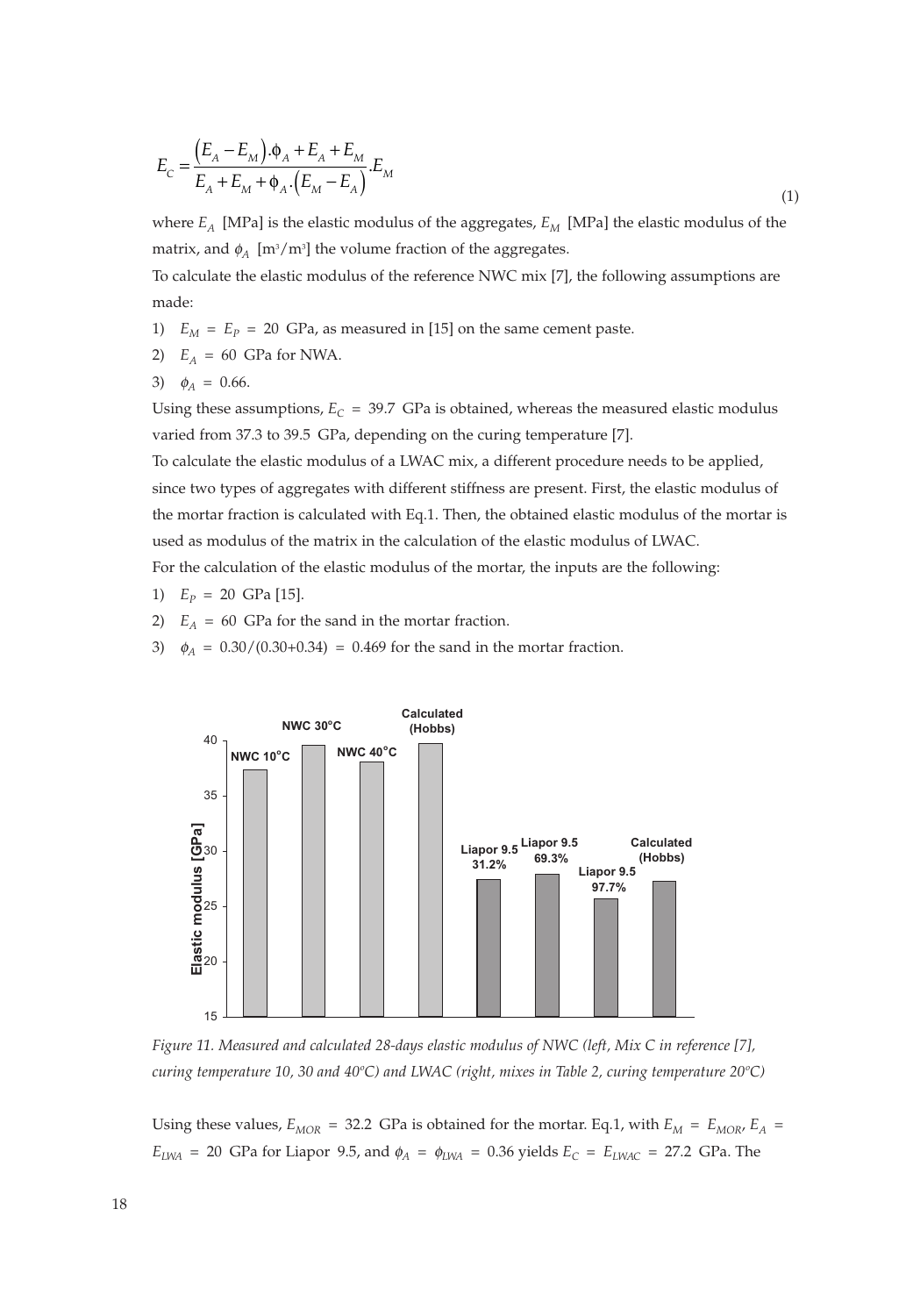measured elastic modulus varied from 25.7 to 27.8 GPa, depending on the saturation of the LWA (Figure 6).

Measured and calculated elastic moduli, both for NWC and for LWAC, are reported in Figure 11. Eq.1 gives a good fit of experimental results and may be used both for NWC and for LWAC. The differences between the measured elastic moduli of the different LWAC mixtures might have been caused by differences in the elastic modulus of the paste, due to internal curing, and by different moisture status [11].

#### 3.4.3. Early-age expansion of LWAC

Early-age expansion of LWAC is an intriguing phenomenon. Cement paste in sealed High Performance Concrete made with regular aggregates generally shrinks due to self-desiccation. Water transport from the saturated LWA in LWAC is supposed to reduce or eliminate the shrinkage by counteracting self-desiccation, but this does not explain the origin of the expansion. In the following section, it will be shown that expansion of LWAC can be directly calculated supposing that the cement paste expands as it does when it is cured in saturated conditions.

Early-age expansion in LWAC was measured by a number of researchers [4, 16-19]. Sickert et al. [17] measured continuous expansion for more than 1 year, most of it occurring in the first days. The bulk expansion is due to the expansion of the cement paste, which is cured in almost saturated conditions, ensured by water from the LWA. This behavior is similar to the expansion that occurs in thin cement paste samples cured under water, which may amount to 1000-2000 µstrain [20]. Jensen & Hansen [21] measured an expansion of about 800 µstrain, most of it in the first day of hydration, on a w/c ratio 0.30 cement paste with 20% silica fume addition internally cured with superabsorbent polymers.

Here, an approximate calculation of early-age expansion of LWAC as a function of expansion of the cement paste is presented. The expansion of the mix with saturated Liapor 9.5 (Figure 7) is used as an example. The scope of this calculation is to verify whether the literature values of expansion of saturated cement pastes are compatible with the expansion measured on LWAC. Most of the expansion of the LWAC occurs in the first day. To calculate expansion of LWAC with the following approach, its mechanical properties need to be known. Comparing the free deformation measured with the ADTM (Figure 7) and the self-induced stress measured in the TSTM (Figure 8), the early-age effective stiffness of the mixture may be calculated. The peak of the self-induced stress of the mix with saturated Liapor 9.5 corresponds to the peak of expansion. If the peak stress, <sup>σ</sup>*PEAK* [MPa], is divided by the corresponding strain, <sup>ε</sup>*PEAK* [m/m], an effective stiffness of the LWAC during expansion is obtained: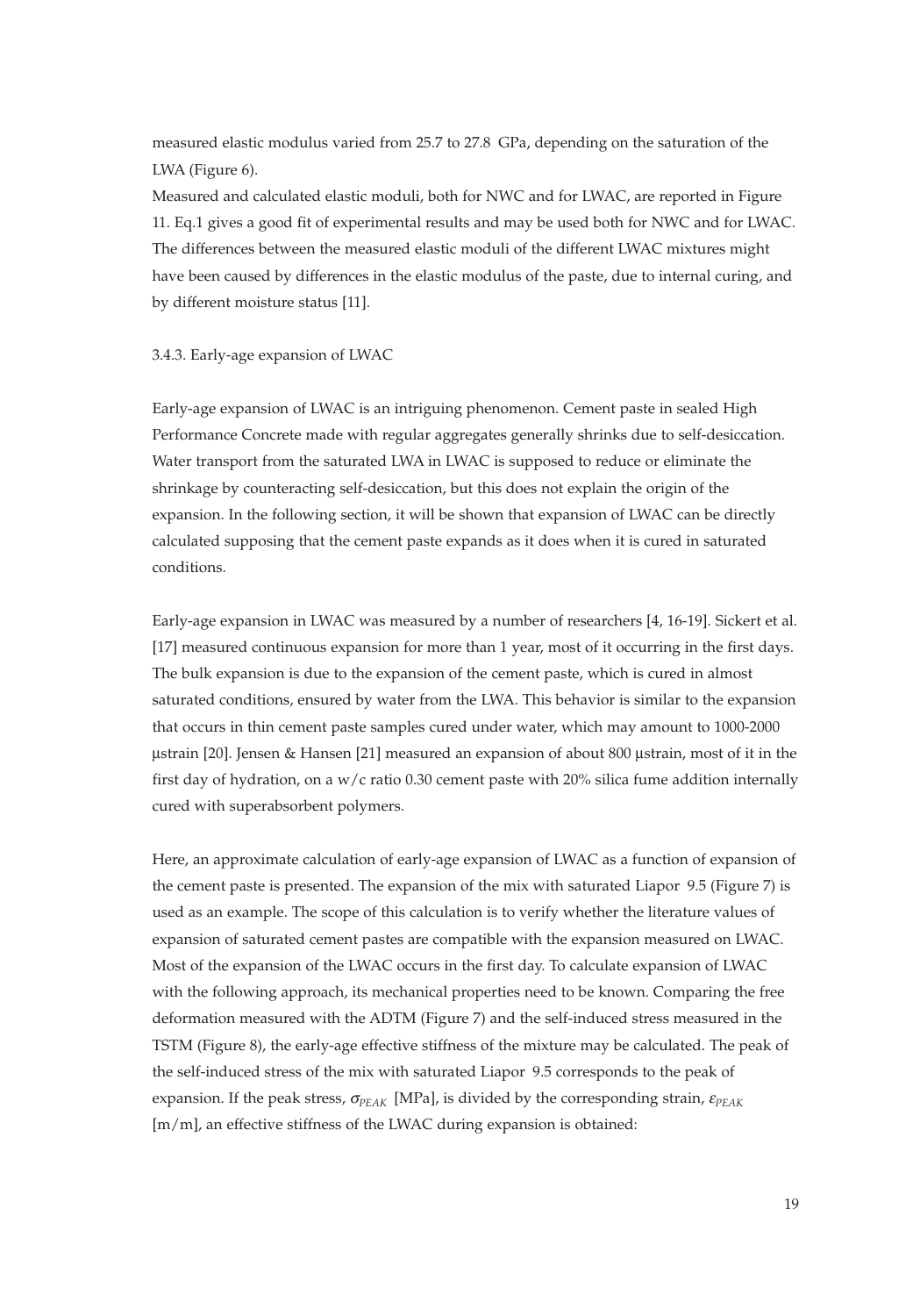$$
E_{\text{LWAC,EF}} = \left| \frac{\sigma_{\text{PEAK}}}{\varepsilon_{\text{PEAK}}} \right| \tag{2}
$$

This effective stiffness probably includes also some creep and plastic deformation. According to this calculation, the average stiffness of the LWAC in the first day is 6.3 GPa. As a reference, the elastic modulus measured at 1 d was 18.6 GPa (Figure 6). Knowing the stiffness of the LWAC during the expansion phase, it is possible to calculate the stiffness of the mortar phase by inverting Eq.1:  $E_{MOR}$  = 3.83 MPa. With the stiffness of the mortar phase, the volume fraction of the sand in the mortar,  $\phi_s = 0.469$ , and the stiffness of the sand,  $E_s = 60 \text{ GPa}$ , we may apply Pickett's model [22] to calculate the ratio between the expansion of the paste and the expansion of the mortar phase.

Pickett [22] derived an expression for the effects of aggregates on concrete shrinkage. The formula is derived by considering the restraining effect of one small spherical aggregate particle embedded in a large body of shrinking concrete. The concrete surrounding the aggregate particle is considered as a homogeneous material and both the particle and the concrete are assumed to be elastic. As further particles are added, the elastic properties and the shrinkage are recalculated, while the body is still considered to remain homogenous. Integration and a number of assumptions lead to the expression:

$$
\varepsilon_{\rm C} = \varepsilon_{\rm P} \cdot \left(1 - \phi_{\rm A}\right)^{\alpha_{\rm P}}\tag{3}
$$

where  $\varepsilon_{\mathcal{C}}$  [m/m] is the shrinkage of concrete*,*  $\varepsilon_{\mathit{P}}$  [m/m] the shrinkage of the paste,  $\phi_{\mathit{A}}$  [m<sup>3</sup>/m<sup>3</sup>] the volume fraction of the aggregates and  $\alpha_p$  [-] is a parameter defined as:

$$
\alpha_p = \frac{3 \cdot (1 - v_c)}{1 + v_c + 2 \cdot (1 - 2v_A) \cdot E_c / E_A}
$$
\n(4)

where <sup>ν</sup>*<sup>C</sup>* and <sup>ν</sup>*<sup>A</sup>* [-] are the Poisson's ratio of the concrete and of the aggregates, respectively, and  $E_c$  and  $E_A$  [MPa] are the elastic moduli of the concrete and of the aggregates, respectively.

Applying Eq.3 to calculate the ratio between the expansion of the paste and the expansion of the mortar phase,  $\varepsilon_{MOR}/\varepsilon_p = 0.35$  is obtained. Expansion of the mortar is restrained by the LWA. The LWA in this calculation are supposed to be volumetrically stable since the internal RH remains high in the first hours after casting [9]. Applying once again Eq.3 with  $E_{LWAC} = 6.3$ GPa (as calculated with Eq.2),  $E_{IWA} = 20$  GPa, and  $\phi_{IWA} = 0.36$ , we finally obtain  $\varepsilon_{IWAC}/\varepsilon_{MOR} =$ 0.56. The ratio of the deformation of the LWAC to the deformation of the paste results by multiplication of the two ratios:  $\varepsilon_{LWAC}/\varepsilon_P = 0.19$ . Since the expansion of the LWAC at 1 day is 120 µstrain, the expansion of the paste results 620 µstrain. This result, given the uncertainties of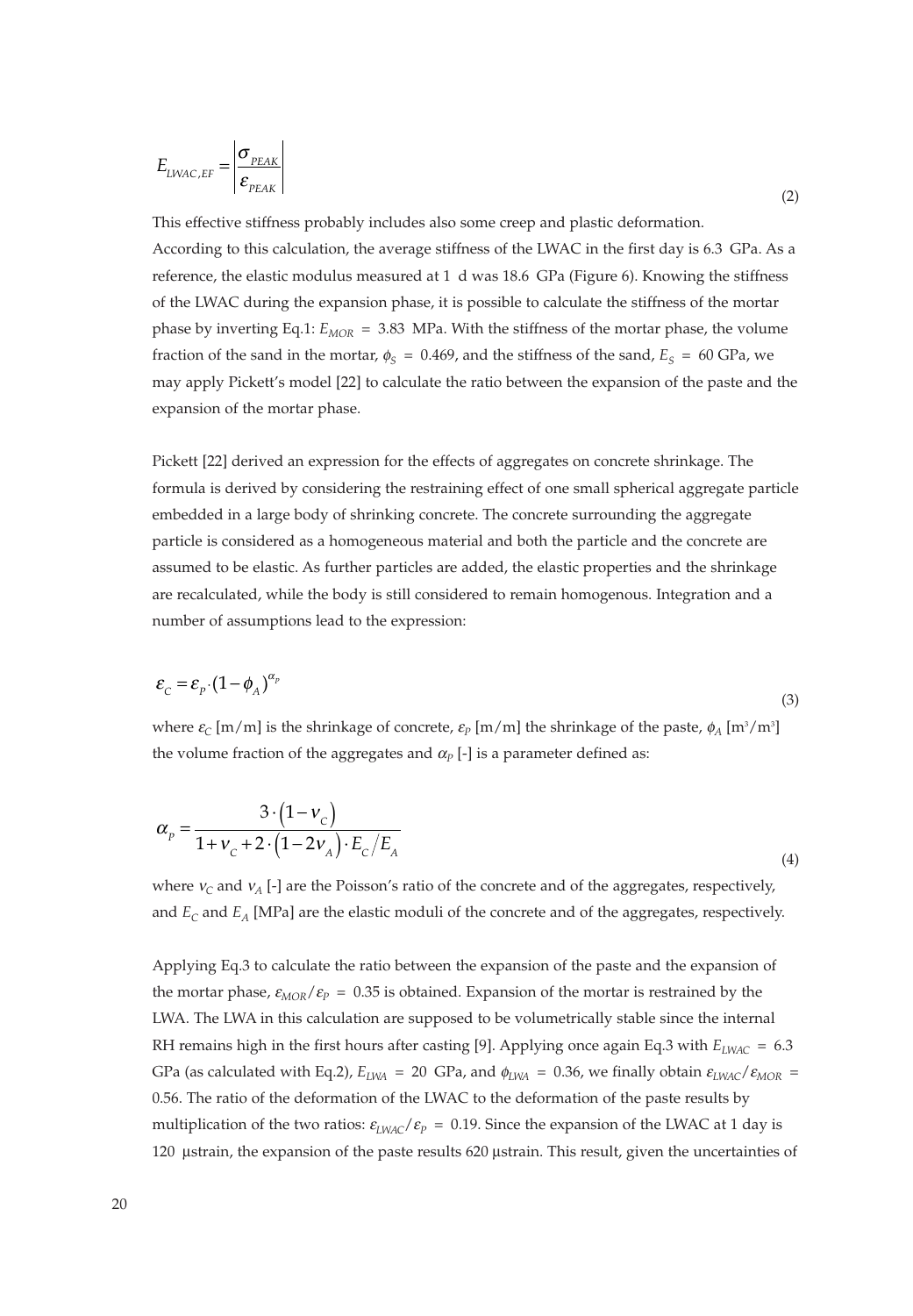the calculation, is in fairly good agreement with the 800 µstrain measured on saturated cement paste in the first day of hydration [21].

## 3.4.4. Self-induced stresses

The self-induced stress of all LWAC mixtures tested was always compressive in the first week of hydration. The corresponding NWC, on the other hand, developed a tensile stress of up to 2 MPa. These reduced stresses in LWAC might be an important contribution to mitigate early-age cracking risk in field conditions when external restraint is present. More in detail, the selfinduced stress and the autogenous deformation of mixtures with Liapor 9.5 were functions of the degree of saturation of the LWA. The mixtures with more entrained water expanded more and the compressive stresses were higher. It should be noticed, however, that also the mixture with 31.2% saturated aggregates showed a good performance, since the shrinkage in the first hours of hydration apparently occurred while the concrete was still plastic and did not correspond to any appreciable build up of tensile stresses. The mixtures with small and homogenously distributed saturated LWA (Liapor 8 4-8 mm and Liapor sand 0-4 mm) showed more expansion in the first 2 weeks after casting and higher self-induced compressive stresses than the mixture with coarser aggregates (Liapor 8 8-16 mm). This behavior may be due to a better distribution of the water-reservoirs in the mixtures with finer LWA.

# **4. Conclusions**

LWAC realized with expanded shale (Liapor) aggregates generally reached 28-days compressive strength similar to NWC with the same matrix. Explanations of this fact should take into consideration strength and elastic modulus of LWA, moisture conditions of the concrete, the improved interfacial transition zone in LWAC, the internal curing process, and the reduction of the eigenstresses due to absence of self-desiccation shrinkage. The elastic modulus of the LWAC mixtures was lower than for the corresponding NWC, due to the lower stiffness of the LWA compared to NWA. Both elastic moduli of NWC and of LWAC could be calculated with good approximation using a simple composite model [14].

In LWAC, incorporation of wet LWA in the mix produced early-age expansion in place of shrinkage. The cause of the bulk expansion was the expansion of the cement paste, hardening in saturated conditions due to internal curing, as was confirmed applying Pickett's model [22]. Early-age expansion was strongly dependent on the degree of saturation of the LWA and to a lesser extent on their particle size, being larger for smaller LWA. These facts showed the impact on the internal curing process of the quantity of entrained water and of the distance of water penetration into the hardening cement paste. Properties of the LWA favorable for internal curing, such as a high porosity and an open pore structure, were pointed out and measured.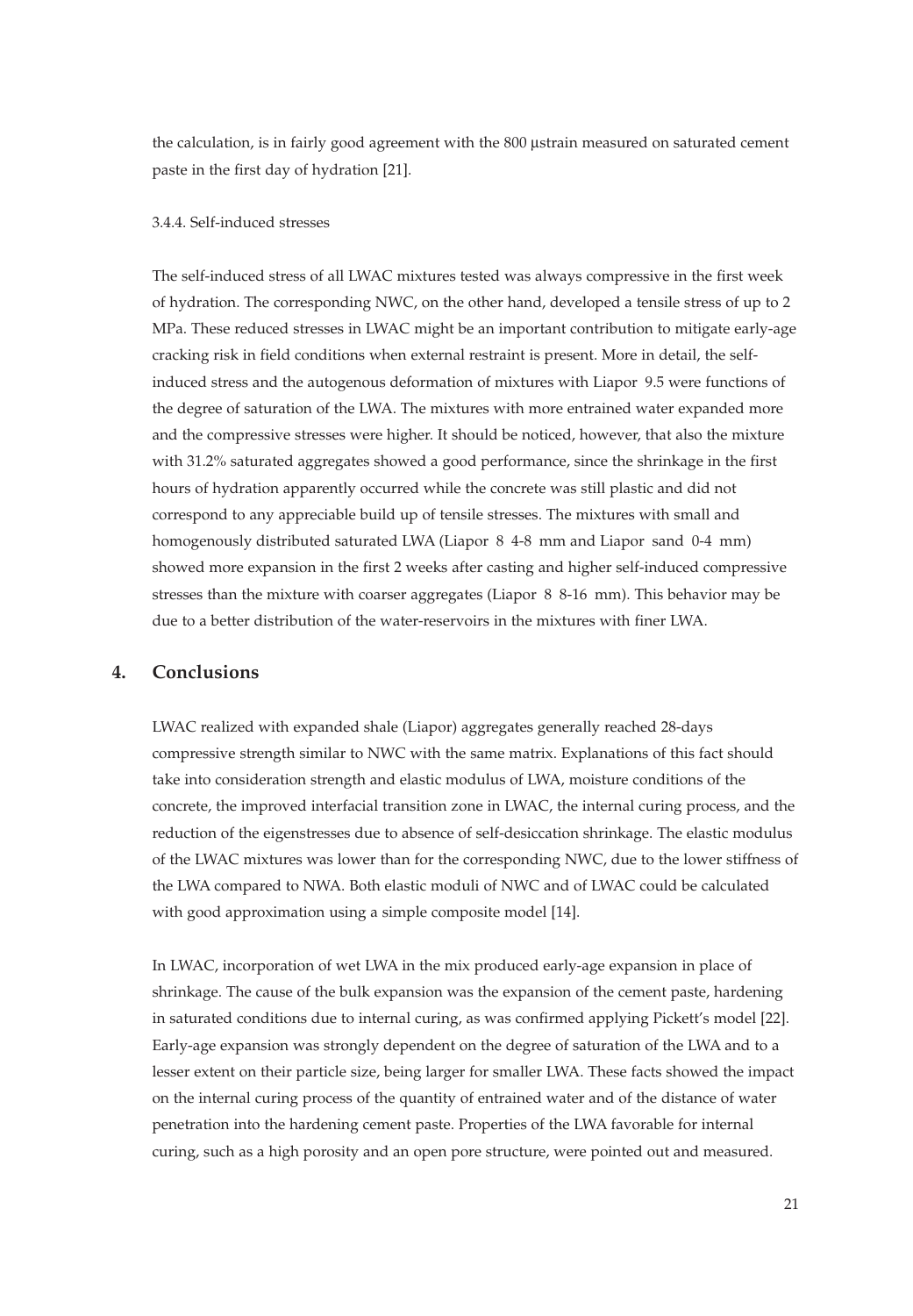## **5. References**

- [1] Jensen, O.M., Hansen, P.F., Autogenous deformation and change of the relative humidity in silica fume-modified cement paste, *ACI Mater J,* **93**(6) (1996) 539-543
- [2] Dela, B.F., Eigenstresses in hardening concrete, *Ph.D. thesis*, Department of Structural Engineering and Materials, The Technical University of Denmark, Lyngby, Denmark, 2000
- [3] Tazawa, E., Sato, R., Sakai, E., Miyazawa, S., Work of JCI committee on autogenous shrinkage, *Proc. Shrinkage 2000 – Int. RILEM Workshop on Shrinkage of Concrete*, Paris, France, 16-17 October 2000, eds. V.Baroghel-Bouny and P.C. Aïtcin, (RILEM Publications 2001), pp. 21-40
- [4] Hammer, T.A., High strength LWA concrete with silica fume Effect of water content in the LWA on mechanical properties, *Supplementary Papers in the 4th CANMET/ACI Int. Conf. On Fly Ash, Silica Fume, Slag and natural Pozzolans in Concrete*, Istanbul, Turkey, 1992, pp. 314-330
- [5] Jensen, O.M., Hansen, P.F., Water-entrained cement-based materials. I. Principles and theoretical background, *Cem Concr Res,* **31**(5) (2001) 647-654
- [6] Weber, S., Reinhardt, H.W., Manipulating the water content and microstructure of high performance concrete using autogeneous curing, *Modern concrete materials: binders, additions and admixtures,* eds. R. Dhir & T. D. Dyer, Thomas Thelford, London, 1999, pp. 568-577
- [7] Lura, P., Breugel, K. van, Maruyama, I., Effect of curing temperature and type of cement on early-age shrinkage of high-performance concrete, *Cem Concr Res,* **31**(12) (2001) 1827- 1872
- [8] Zhang, M.H., Gjørv, O.E., Characteristics of lightweight aggregates for high-strength concrete, *ACI Mater J,* **88**(2) (1991) 150-158
- [9] Lura, P., Autogenous deformation and internal curing of concrete, *Ph.D. thesis,* Delft University of Technology, Delft, The Netherlands, 2003.
- [10] Lokhorst, S.J., Deformational behaviour of concrete influenced by hydration related changes of the microstructure, *Research Report,* Delft University of Technology, Delft, The Netherlands, 1998.
- [11] Holm, T., Lightweight Concrete and Aggregates, *ASTM Standard Technical Publication 169C,* 2001, 48 522-532
- [12] Wasserman, R., Bentur, A., Interfacial interactions in lightweight aggregate concretes and their influence on the concrete strength, *Cem Concr Comp*, **18**(1) (1996) 67-76
- [13] Nilsen, A.U., Monteiro, P.J.M., Gjørv, O.E., Estimation of the elastic moduli of lightweight aggregate, *Cem Concr Res,* **25**(2) (1995) 276-280
- [14] Hobbs, D.W., Influence of aggregate restraint on the shrinkage of concrete, *ACI J,* **71** (1974) 445-450